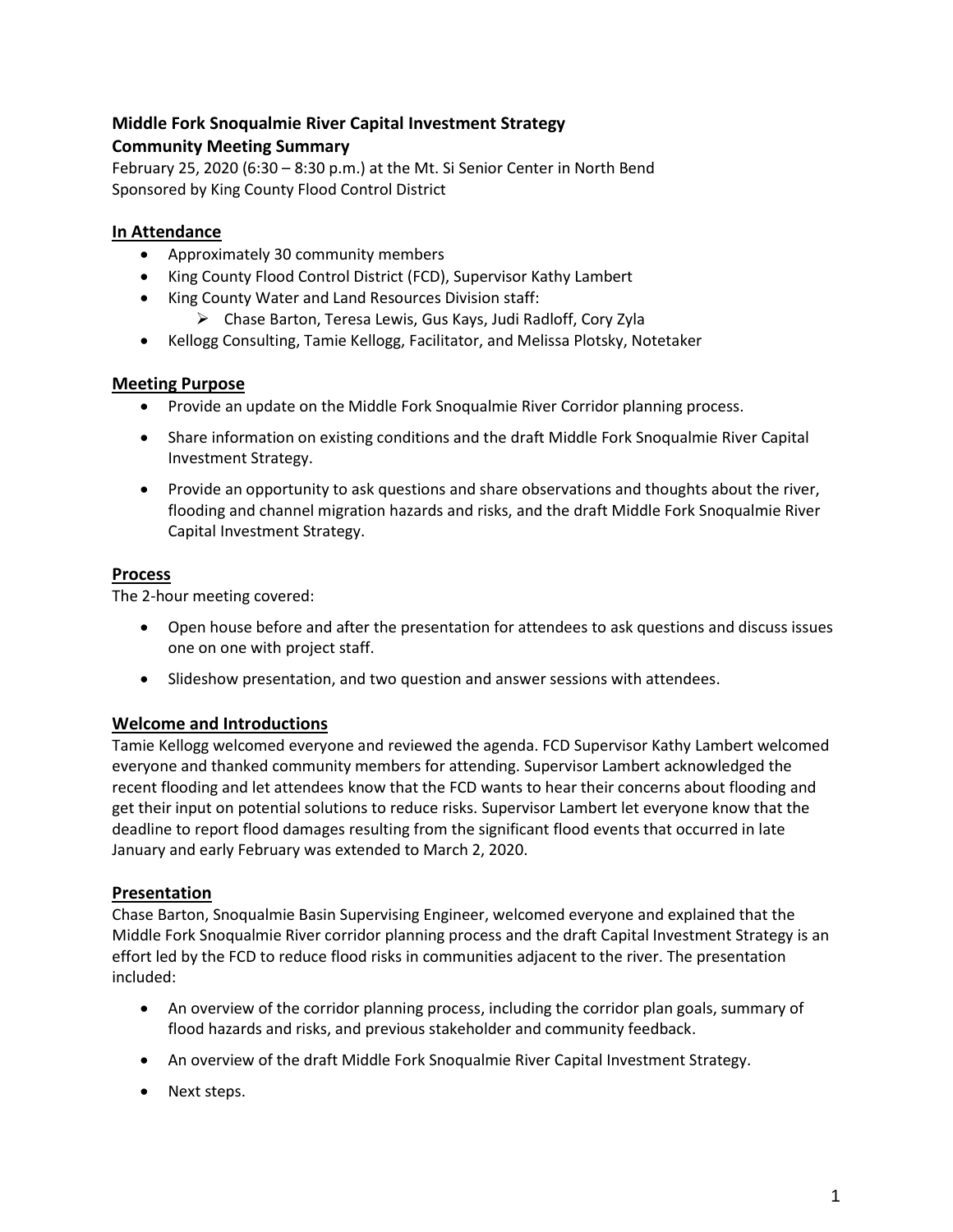# **Questions, Answers, and Comments on Existing Conditions and the Draft Capital Investment Strategy (CIS)**

*The following is a summary intended to capture the general content of the comments, questions asked, and answers provided; not a verbatim transcript.*

*1. Does the red area on the map (slide 7 in the PowerPoint dated February 25, 2020) represent the 500-year flood event?*

The red and yellow areas on the map are the regulatory channel migration zone (CMZ). The red is the severe CMZ and the yellow is the moderate CMZ. These are places that have been identified to be subject to lateral river migration hazards.

*2. Can you explain what 2D (two-dimensional) modeling is versus FEMA regulatory modeling?* They are different mathematical tools for looking at how water travels over the landscape. The FEMA regulatory modeling in this location was conducted using a one-dimensional model that incorporates channel cross sections and pushes water down those cross sections. It is a simplified view of the river landscape. The FEMA regulatory modeling was conducted making assumptions that the levees are not present, so the Mason Thorson Ells and the Mason Thorson Extension Levees were removed in the modeling to see where the flood water would go in their absence. It is done that way because only certain types of levees—ones that are certified by the Army Corps of Engineers—are included in those regulatory models. That is the method FEMA uses for the purpose of determining flood insurance.

The two-dimensional modeling we used in this study considers more detailed topographic features in the landscape, allowing us to better understand where water is likely to go, once it gets out on the floodplain. For the purposes of better understanding where water flows under existing conditions, we used slightly different assumptions in the 2D model and included those levees.

- *3. Do you consider the water that comes up from the ground in your flood modeling?*  No, the modeling we conducted does not consider ground water or stormwater. We are looking at river surface flows. We know that side channels carry water long before the levees or riverbank overtops. Our modeling does not accommodate that. Although, some of the solutions that we are proposing address those issues.
- *4. The 2018 meeting notes stated that some attendees supported the idea of creating a reservoir to mitigate floodwater on public property upstream of the study area, such as U.S. Forest Service land. That strategy might serve another purpose, as well. In the City of North Bend and in the unincorporated areas, the water purveyors are water challenged right now. Instream flows are constraining the ability to pump water; groundwater is used for our tap water. If we had a reservoir that could mitigate floods, it could also serve the purpose of mitigating instream flows over the entire course of the year. Is that idea from 2018 still alive?* There have been a handful of historical efforts to evaluate reservoirs in the Middle Fork watershed. An effort like that is not only beyond our jurisdiction it is highly unlikely for reasons varying from seismic concerns to regulatory requirements. Following the 2018 outreach efforts, we considered the concept of micro storage opportunities, such as side channel enhancement and floodplain reconnection. We found that for reducing peak flows, that type of project does not provide enough storage to make a significant difference during large flood events, so is not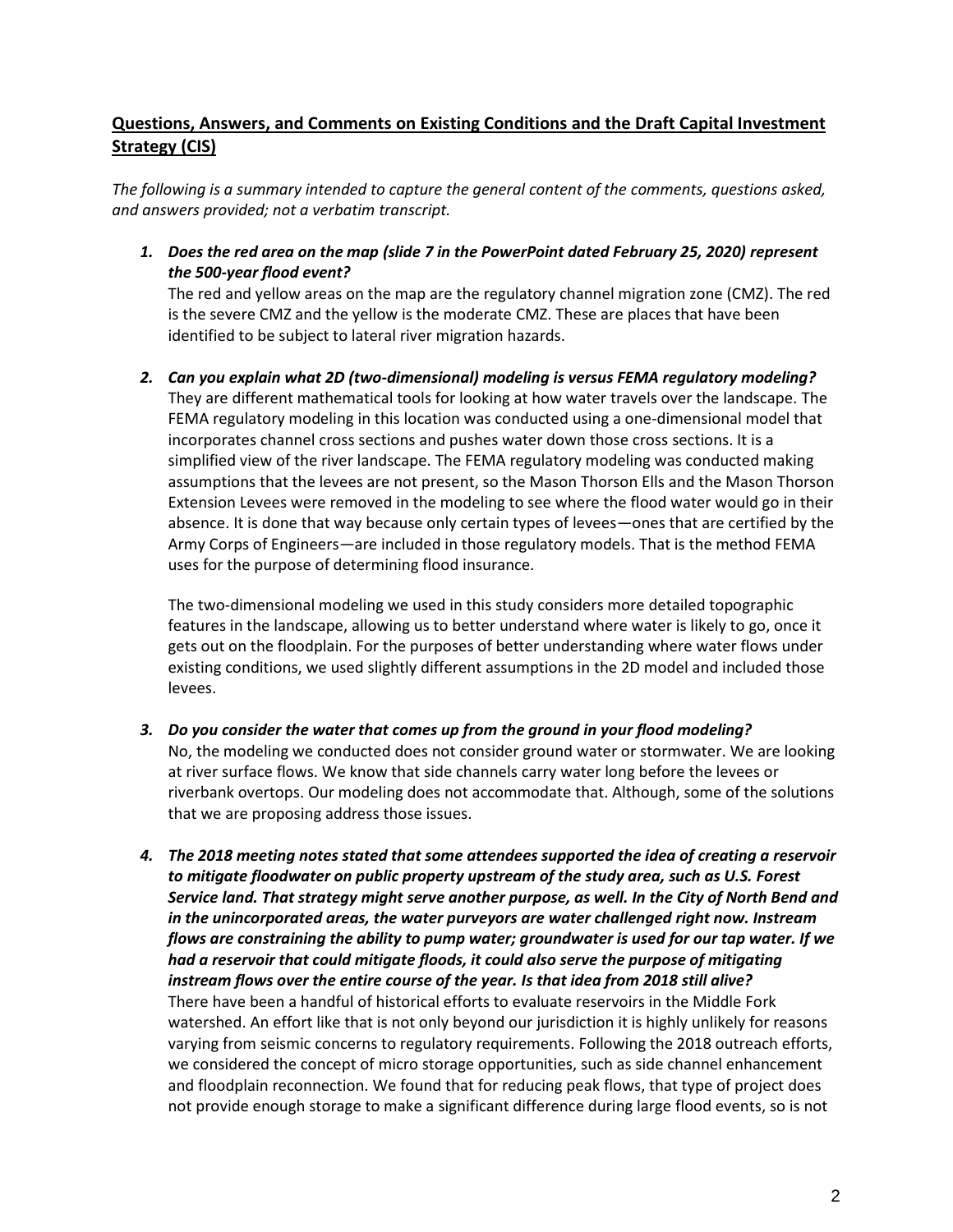viable for flood risk reduction. There is interest, however, in those kinds of projects from salmon recovery groups and the Snoqualmie Valley Preservation Alliance (SVPA), for a variety of different objectives. Absent a very large dam—which is determined to be cost-prohibitive and not feasible in this environment—we concluded you could not get enough water storage to make a difference during large floods.

- *5. When you get the cubic feet per second rate from the Tanner gauge, that doesn't necessarily tell you what the volume is. It only tells you what the rate is, because the volume is impacted by where it spreads out to, and that is different every time. Do you have any way of assessing or translating cubic feet per second into the actual volume that is moving per unit time?* Yes. It sounds like what you are describing is that the flow near your property can have different characteristics at different times even when the gage reading at Tanner is the same. The Tanner gage measures discharge, which is a flow volume per unit time. Those of you who live near the river know that the discharge during a flood event is just one measure of that flood event. Other important metrics include what the flows were like before the flood started, what the groundwater was like before the flood started, and how long that flood persists. Does it come right up and come right back down? Or, does it go up and stay up for a long time? Those really have different impacts. So, that discharge rate at the gage is just one of the metrics.
- *6. You talked about your different models and 2D modeling. Do you think that if you ran the full hydraulic models that you would get much different outcomes? Because, that is literally a dynamic model, right? Does that differ much from the models that you are using, in terms of outflows?*

The 2D model that we used is a dynamic finite difference model. It has different elements that allow flows to go in or out in eight different directions from a cell. The FEMA regulatory modeling this area, mentioned previously, that is used to establish insurance rates, utilized cross-sections to establish the model geometry. It is a relatively simplistic view of topography. The 2D model is higher resolution and uses different resolution for cells in different parts of the landscape, and it allows for flows to travel in many different directions. In those ways, it is a relatively more informative way of understanding floodplain flows. In the channel, flow is mostly going down the channel. It is when things get out on the floodplain, or maybe the flows are following different side channels or features, that is when the modeling that we did really helps us understand the flows better.

*7. Does it use topographic information?*

Yes. The 2D model includes topographic information.

- *8. Project B in the CIS, Channel Monitoring and Sediment Management Program - Can you explain what exactly you are monitoring and how you are monitoring?* We survey the channel bed in cross sections and we also survey with a more comprehensive survey technique called LIDAR. This allows us to get a topographic surface of the channel bed to better understand gravel bar changes.
- *9. Project C in the CIS, Property Acquisition - What is the probability of properties being condemned or taken?*

It is highly unlikely eminent domain would be used for any of the proposed projects. We are providing a way to acquire properties at risk of severe channel migration from willing sellers.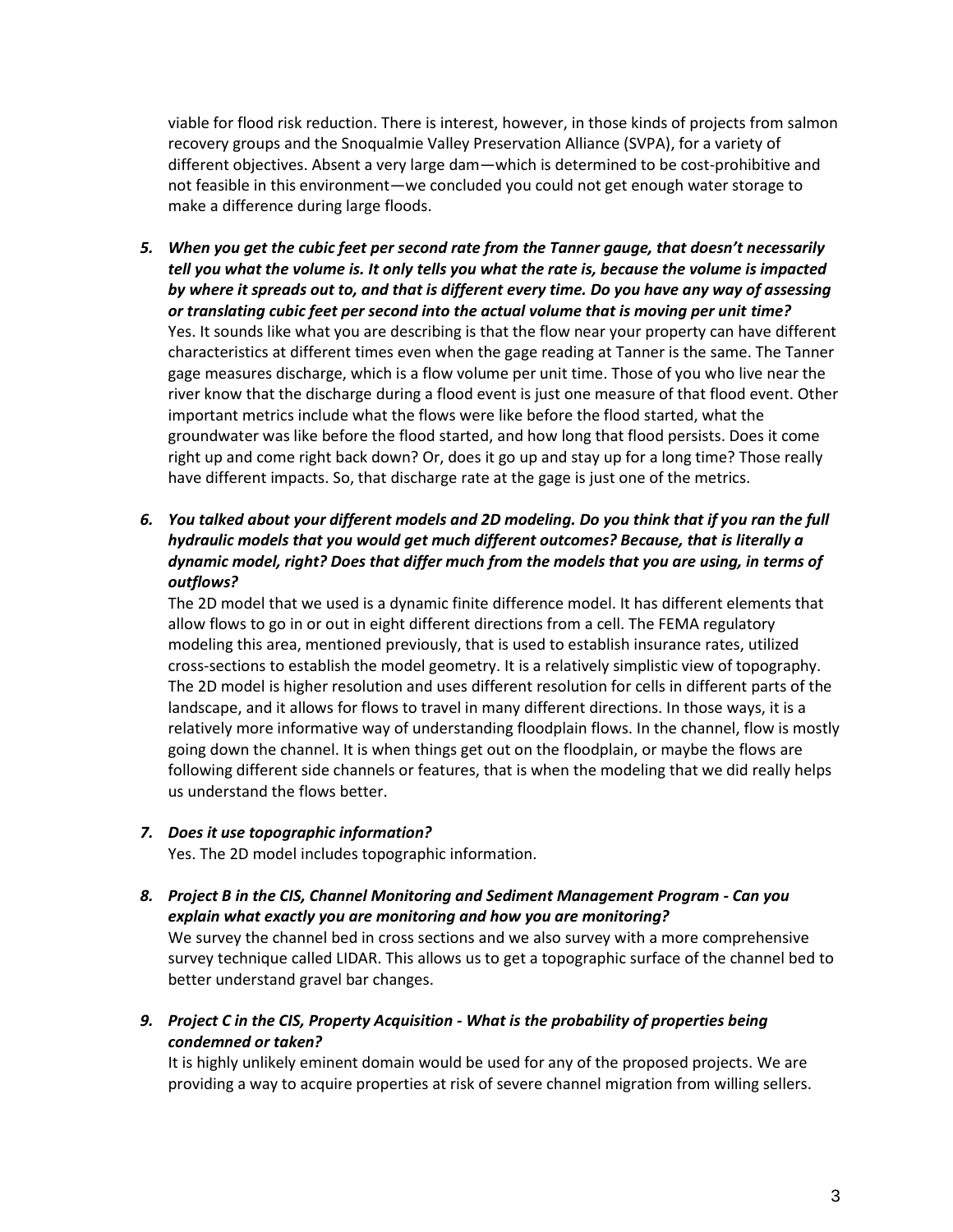*10. I live near the Mason Thorson Extension Levee and I know that the Army Corps of Engineers has been doing maintenance on the levee within the last ten years or so.*

The Army Corps of Engineers may have done repairs in the last 20 years, but not recently. King County has done multiple repairs. The Army Corps of Engineers recently conducted inspections as part of the Army Corp of Engineers PL 84-99 program (project D in the CIS).

We conducted these recent inspections with the Army Corps of Engineers, and they are developing a deficiency action plan that will identify the different types of maintenance and improvements that may be required for these facilities to be eligible within the PL 84-99 program. Once we get that information, we will work with the FCD to determine next steps.

- *11. There are several levees along this four-mile stretch, and since the Army Corps of Engineers certified these many years ago, to my knowledge there has been no maintenance on them at all. Do you have plans in this study for maintaining them, take them out, or just let them be?* To our knowledge, these levees were never certified. In terms of maintenance, the County has done multiple repairs on both the Mason Thorson Ells and Mason Thorson Extension levees over the last few decades, costing about \$1.5 million. There are damages to those levees this year from the recent flood events. We are evaluating making repairs to those facilities, in the relatively near term, while we figure out whether there are other modifications to do.
- *12. When levees get older, they have bigger trees in them. Some say that it is good to have those trees and others say that it is not so good.*

The Army Corp of Engineers criteria for eligibility in the PL 84-99 program, for a period, would make a levee ineligible in the program if large trees were present. Since 2014, the presence of vegetation on a levee is no longer a criteria that would make a levee ineligible to participate in the program.

*13. Project C in the CIS, Property Acquisition - How likely is it you will spend the \$8.4 million buying homes? And how would it be reallocated if nobody wants to sell?*

That money has not been authorized by the FCD. That is an estimate of the total cost that would be required to purchase the 18 homes. The current funding is \$570,000. That is funding to cover the appraisal and negotiation process. As homeowners agree to sell their property to the County, we would go back to the FCD for parcel specific authorization to cover that acquisition.

- *14. Project E in the CIS, SE Mount Si Road - The road approaching that bridge goes underwater.*  In any projects like that, we cannot change the flow conveyance without understanding what is happening on neighboring properties. We would not open the road approach and transfer flow onto a property that does not get it now. There are regulations and best management practices that the County takes to make sure that we do everything we can to not have impacts on neighboring property.
- *15. Project H in the CIS, Mason Thorson Extension - If you did go forward with that type of project, would there be mechanisms in place to monitor sediment? We have had those channels open before and have had sediment deposits.*

Yes. Monitoring is an important part of our capital project process. Ongoing channel monitoring at this location will be completed as part of the Channel Monitoring and Sediment Management Program (project B in the CIS).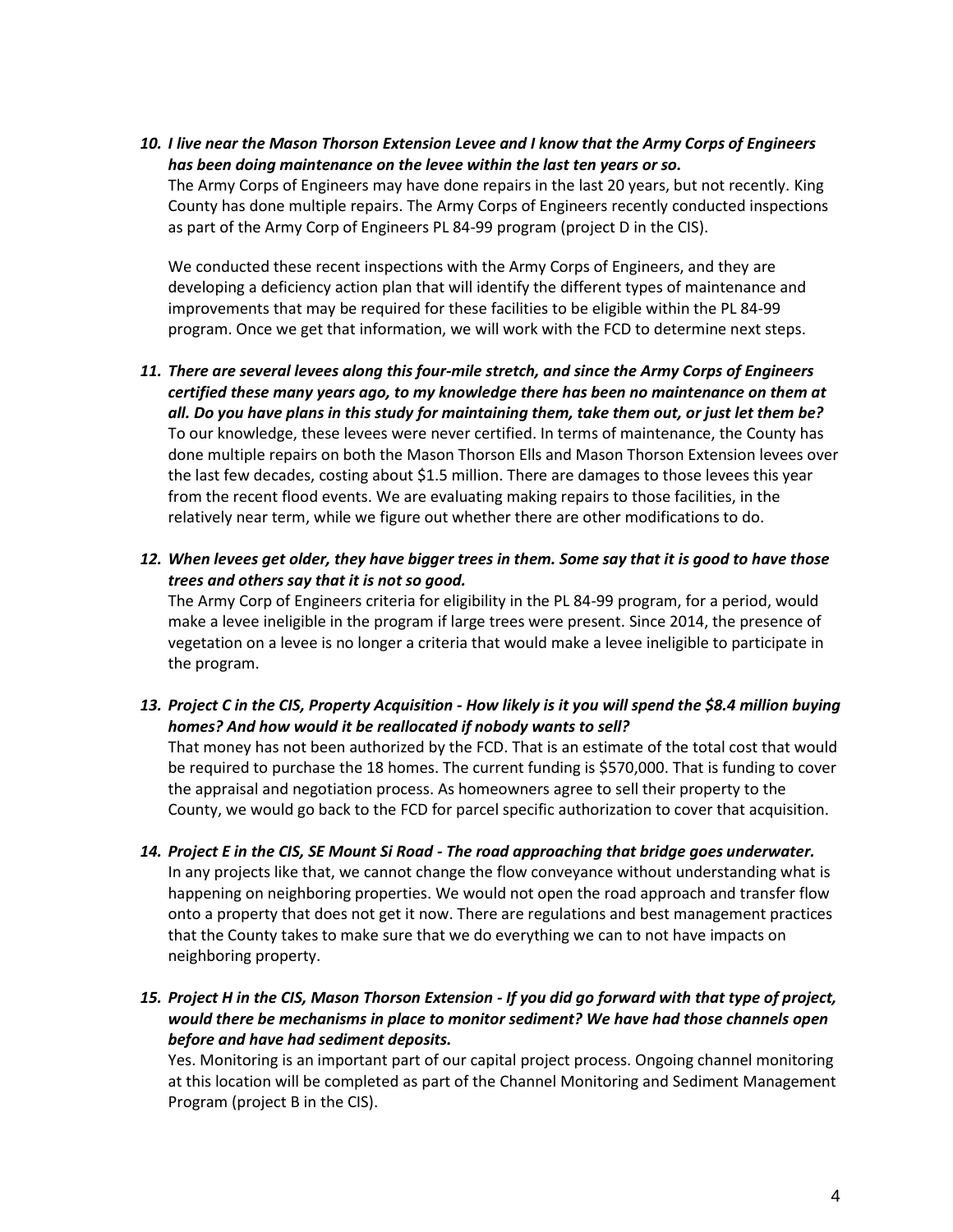#### *16. Project J in the CIS, 428th Ave SE – Would you cut and fill?*

If you want to raise a road in the floodplain with fill, you must remove a similar amount of material someplace else at a related elevation, in a way that is hydraulically connected. The last two projects in the CIS (J and K) are related because they must be conducted at relatively the same time, so that fill for the road can be offset by the removal of fill from the flood protection facilities that no longer protect infrastructure.

*17. My understanding is that you must pay to maintain those flood protection facilities (project K in CIS). Would it make sense to just stop doing that?* 

We inspect the facilities at least every two years, but we have not done a lot of maintenance to those facilities in recent years. We prioritize repair damages based on the condition of damages and the infrastructure the facilities protect.

*18. Project K is a good idea and might be a high priority. But once you do that, it is going to impact everything upstream. For instance, in terms of the sequencing of events, it being the last thing on the list does not make sense to me. It seems like it would make more sense to do it earlier because it is going to impact the Mason Thorson Extension and the Mason Thorson Ells levees and sediment all along the way. It may take out some of the sediment that you are worried about.*

We think this area is another flow constriction point in the river. We need to have a better understanding of the sediment patterns that are occurring right there. So far, we do not see a lot of immediate flood risk reduction benefits. What you keyed in on may influence channel forming processes, and if that is significant enough, it could have upstream impacts. The actual flood water impacts of making modifications here are not as likely to translate that far upstream.

*19. Project J in the CIS, 428th Ave SE - It seems that this season, even with all the work you did just north of the Middle Fork Bridge, that stretch of 428th Ave SE between the North Fork Snoqualmie River was more impacted than the length of area you are showing.*

Yes, it does go under water earlier. There is a bank protection structure to protect the North Fork Bridge. Those roads go under water sooner, which is why we are sequencing it this way. We want to address the overtopping there. We do not want to create a dry road that takes you to wet roads. We want to figure out how to get those roads elevated and drier, and then provide better access to them.

We are working with the King County Roads Service Division to look at potential modifications to the North Fork Bridge to improve conveyance through that bridge, which will lower water surface elevations upstream of the bridge, which cause that overtopping. Then, if we can, there are other materials we can take out in that vicinity for raising those roads.

#### *20. What elevation will 428th Ave SE be raised up to?*

The extent and elevation of the road modifications would be determined during the project design process. Part of this consideration will be working to understand what flow conditions roads can remain dry under.

#### *21. You didn't talk a lot about the potential for dredging the channels.*

There will not be extensive dredging of the main channel. Targeted sediment management at the two locations where we know there is sediment accumulation right now could happen as